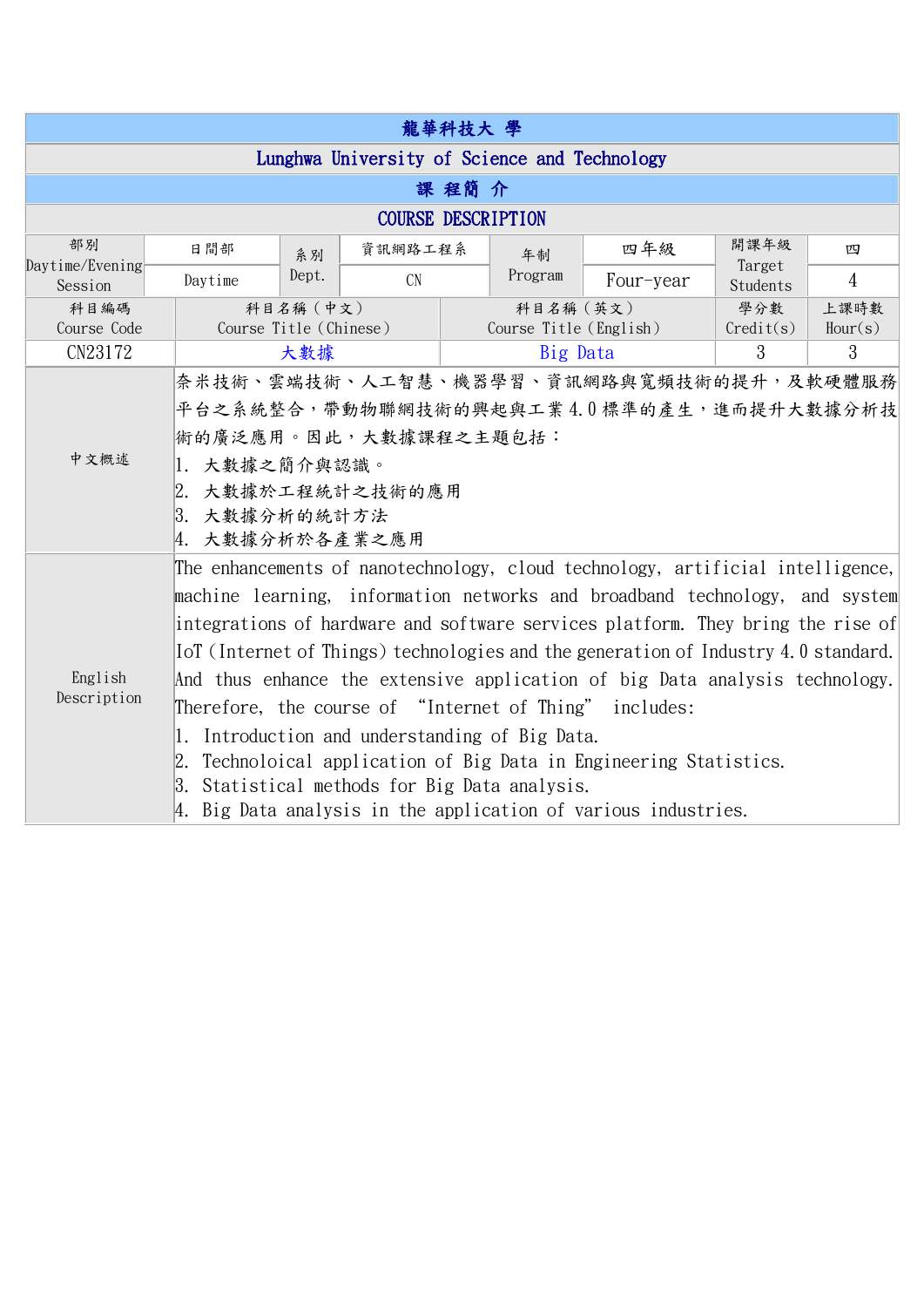# 課程綱要表

### 系科名稱:資訊網路工程系

## 科目名稱:大數據

### 英文科目名稱:**Big Data**

# 學年、學期、學分數:四學年、上下學期、**3** 學分

### 先修科目或先備能力:無

#### 教學目標:

了解大數據的現況、未來之發展狀況與大數據應用之相關知識(知識) 了解大數據之相關開發技術與應用環境(技能)

具備善用大數據技術於日常生活中大數據分析的專業態度(態度)

#### 教材大網:

| 單元主題       | 内容網要                  | 教學參<br>考節數   | 備<br>封 |
|------------|-----------------------|--------------|--------|
| 職場倫理個案說明   | 大數據學習倫理之了解及職場倫理個案     | $\mathbf{1}$ |        |
|            | 說明(A)                 |              |        |
|            | 大數據簡介<br>1.           |              |        |
| 大數據之簡介與認識  | 大數據的目的與重要性<br>2.      | 5            |        |
|            | 3.<br>傳統統計與大數據分析之差異性  |              |        |
|            | 1.<br>資料探勘的認識         |              |        |
| 大數據於工程統計之技 | 2.<br>資料探勘與大數據分析      | 12           |        |
| 術的應用       | 3.<br>機器學習的認識         |              |        |
|            | 機器學習於大數據之結合與應用<br>4.  |              |        |
|            | 1. 大數據的問題             |              |        |
|            | 2. 統計學界的統計分析與商業界的大    |              |        |
|            | 數據分析之差異               |              |        |
|            | 統計學界的統計分析與工程界的統<br>3. |              |        |
|            | 計分析之差異                |              |        |
| 大數據分析的統計方法 | 4. 大數據分析的起點           | 12           |        |
|            | 5. 資訊視覺化              |              |        |
|            | 6. 視覺分析的意義            |              |        |
|            | 7. 建議大數據該用的統計方法       |              |        |
|            | 8. 卡門濾波               |              |        |
|            | 資訊科學家的定位、大數據結論<br>9.  |              |        |
| 大數據分析於各產業之 | 行銷大數據<br>1.           |              |        |
|            | 2.<br>製造大數據           | 18           |        |
| 應用         | 3.<br>雲端大數據           |              |        |